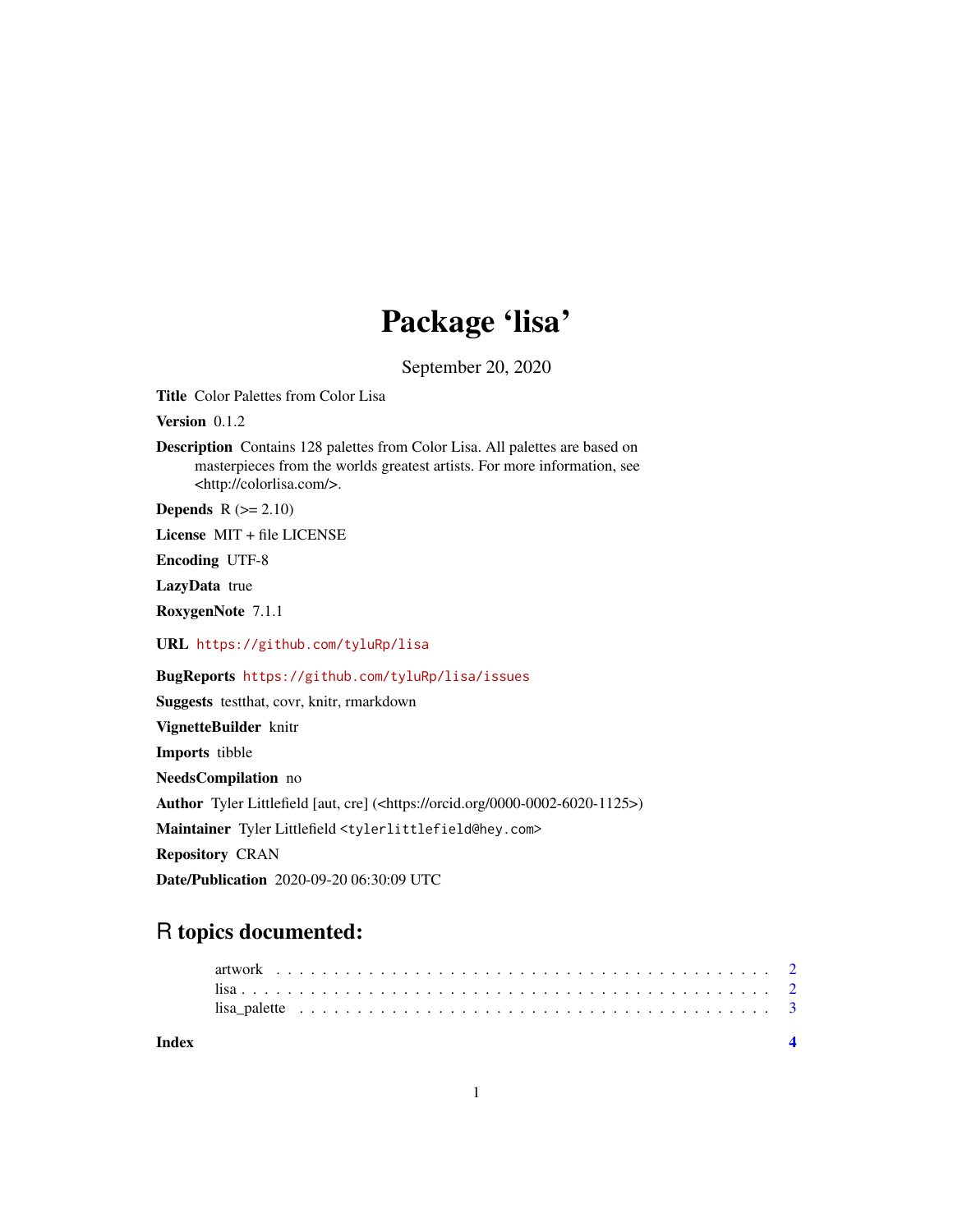<span id="page-1-0"></span>

#### Description

A table containing various information about each palette.

#### Usage

artwork

#### Format

A data frame with 128 rows and 3 variables:

author name of artist work name of artwork palette name of the palette colors hex color codes url url for artwork info

#### Value

a [tibble](#page-0-0) Source: <http://colorlisa.com/>

lisa *List of all available palettes*

#### Description

A list containing all available palettes (128) and their attributes (class, artist name and the name of the artwork).

#### Usage

lisa

#### Format

An object of class list of length 128.

#### Details

Source: <http://colorlisa.com/>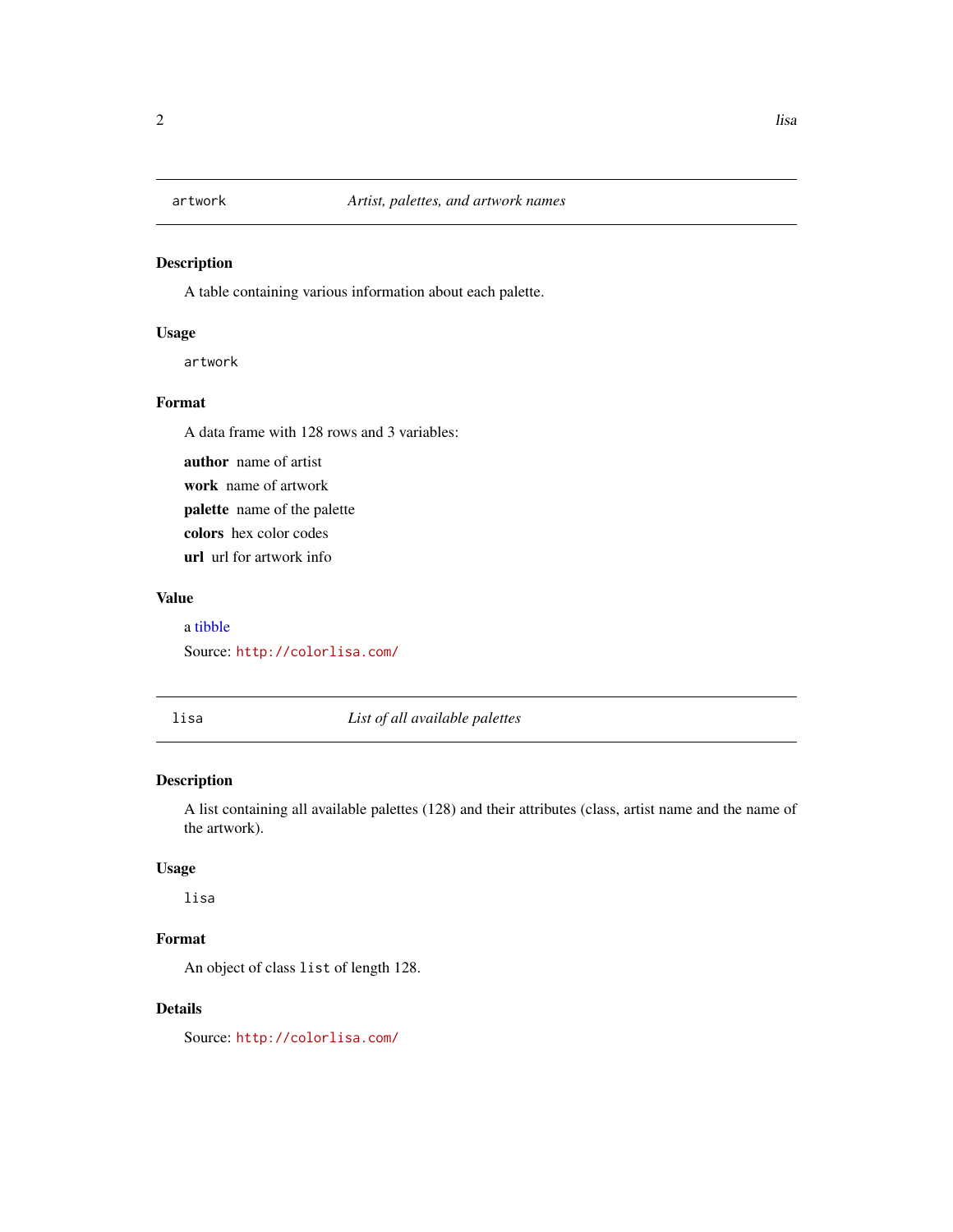<span id="page-2-0"></span>

#### Description

Call or modify lisa palettes

#### Usage

lisa\_palette(name, n, type = c("discrete", "continuous"))

#### Arguments

| name | Name of desired palette. See names (lisa).                                                                    |
|------|---------------------------------------------------------------------------------------------------------------|
|      | Number of colors desired.                                                                                     |
| type | Either "continuous" or "discrete". Use continuous if you want to automatically<br>interpolate between colors. |

#### Value

A vector of colors.

#### Examples

```
lisa_palette(name = "Prince", n = 10, type = "continuous")
lisa_palette("PabloPicasso", 2, "discrete")
```